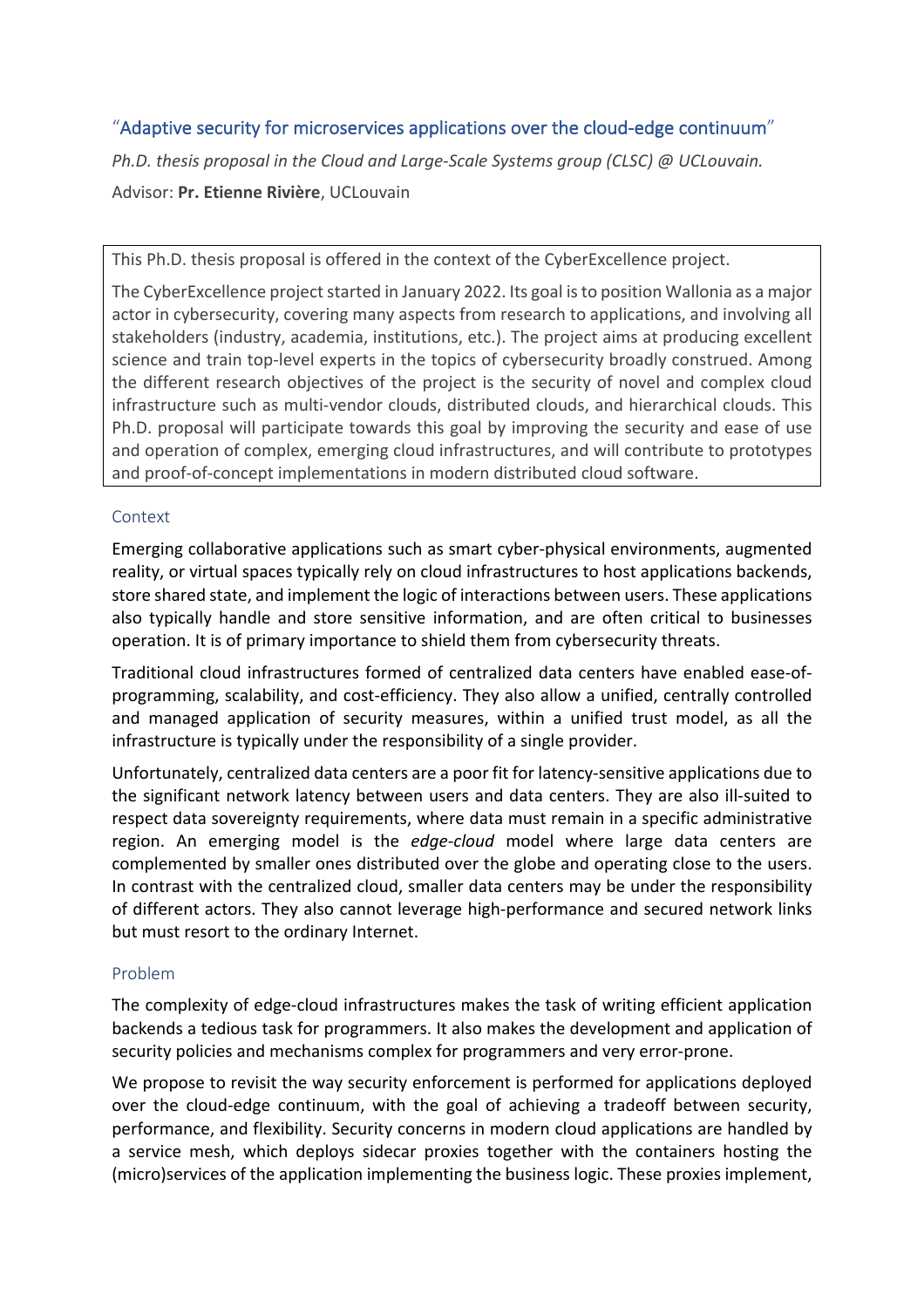for instance, the encryption of requests between microservices or can enable specific traffic routing and control policies.

### Approach

This Ph.D. thesis will consider the following research problems to enable a seamless integration of security concerns in edge-cloud scenarios:

- It will allow transparent encryption of inter-microservices data in future edge-cloud service meshes, allowing to dynamically update the placement of services and data without impairing security properties;
- It will consider the automated addition of privacy-enhancing features to applications, such as the enforcement of pseudonymization or anonymization to the requests made between services, e.g., disallowing that a specific request be linkable with certainty to a particular user or group of users;
- It will devise networking mechanisms allowing better robustness against passive and active attacks performed on the interconnect between services over the general internet, and propose new countermeasures.

The research will target modern cloud software stack and application design principles. It will target solutions that do not impose a high level of complexity onto programmers.

One of the enabling technologies that the research may consider are trusted execution environments in the cloud (i.e., Intel SGX) but also on edge devices (ARM TrustZone). The integration of SGX-supported services and their enablement in a service mesh such as istio will benefit from previous work on pluginizable Envoy proxies performed in the Cloud and Large-Scale Computing group @ UCLouvain.

## Profile and skills

This thesis is particularly suited for a candidate with interests in Cloud Computing, Operating Systems Security, and Network Security. The research will focus on a *systems* approach, meaning that the conceptual contributions must be validated by the development and evaluation of proof-of-concept prototypes.

Proficiency with a low-level systems language such as C or Rust is required. The researcher should have a good command of GNU/Linux systems. Experience with distributed systems or cluster computing is a plus. The candidate must have followed graduate-level security courses and be familiar with cryptography and systems security concepts.

In addition to the technical skills, the candidate is expected to be able to work in collaboration with other junior and senior researchers active in fields such as software engineering, database engineering, networking, and security. A team player attitude is necessary. Doing a Ph.D. in computer science and particularly in computer systems is a very rewarding but also a very challenging experience due to the need to build prototypes and to run evaluation campaigns on real hardware. The candidate should, therefore, be ready to invest significant conceptual and technical effort towards the realization of the Ph.D.

English will be the primary working language (i.e., speaking French is not a requirement). A candidate willing to learn French will have access to training by the university.